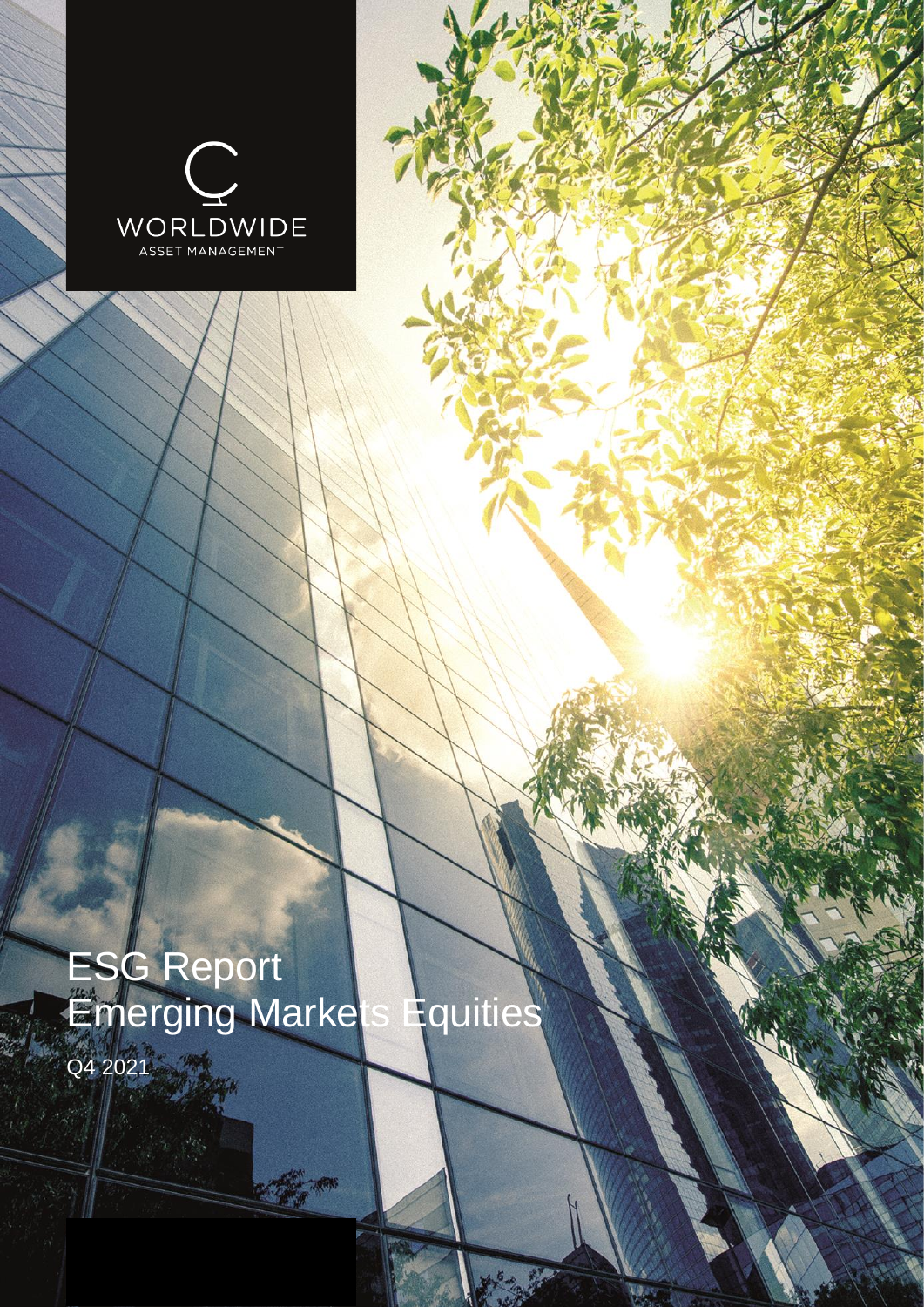

# **ESG RISK RATING**

The table below includes ESG Risk scores on the current holdings in the portfolio. The ESG Risk scores are the ESG rank assigned by Sustainalytics on a 1-to-100 scale (1 being the highest score and 100 being the lowest score).

Risk Management and Risk Exposure are the two main components of the overall score, assessing the ESG risk of the individual company and how well the company addresses and manages these risks. The table illustrates the aggregated portfolio scores and the distribution of the holdings scored by Risk Exposure and Risk Management as a percentage of the total portfolio.

|                         | <b>ESG Risk Rating</b> | <b>Risk</b><br><b>Management</b> | <b>Risk Exposure</b> |  |  |
|-------------------------|------------------------|----------------------------------|----------------------|--|--|
| Average<br><b>Score</b> | 25                     | 36                               | 38                   |  |  |
|                         |                        | <b>Exposure</b>                  |                      |  |  |
| <b>Management</b>       | Low                    | <b>Medium</b>                    | High                 |  |  |
| Strong                  | $0\%$                  | 11%                              | 0%                   |  |  |
| Average                 | 28%                    | 44%                              | 2%                   |  |  |
| Weak                    | 7%                     | 4%                               | 0%                   |  |  |

*Source: Sustainalytics, December 2021*

# **QUARTERLY HIGHLIGHTS**

In October 2021, we released our first Annual Sustainability and TCFD report. Since committing to TCFD (Taskforce on Climate-related Financial Disclosures) as an official supporter about a year before releasing our initial report, we have worked with the framework to apply on firm-level as well as integrate into investments practices. Besides addressing climate-related financial implications, the annual sustainability report also includes insights on our stewardship activities. The report is available on our website <https://cworldwide.com/downloads/sustainable-investing/>

A significant ESG event during the last quarter of 2021 was the COP26 in Glasgow. Before the long-awaited climate summit, there was hope that governments and policymakers would agree on new sharpened and ambitious though feasible climate targets. Before COP26, the International Energy Agency (IEA) said that 40% of the world's existing 8,500 coal-fired power plants must be closed by 2030, and no new ones built, to stay within the 1.5 degrees limit from the Paris climate agreement.

The conference made progress on cutting GHG emissions. However, at the last minute of the summit, the final deal agreed upon dropped the wording calling for 'phase out' of coal-fired power to rather 'phase down', predominately due to pressure from fossil fuel-dependent countries such as China and India. But at least the deal included wording on cutting fossil fuels,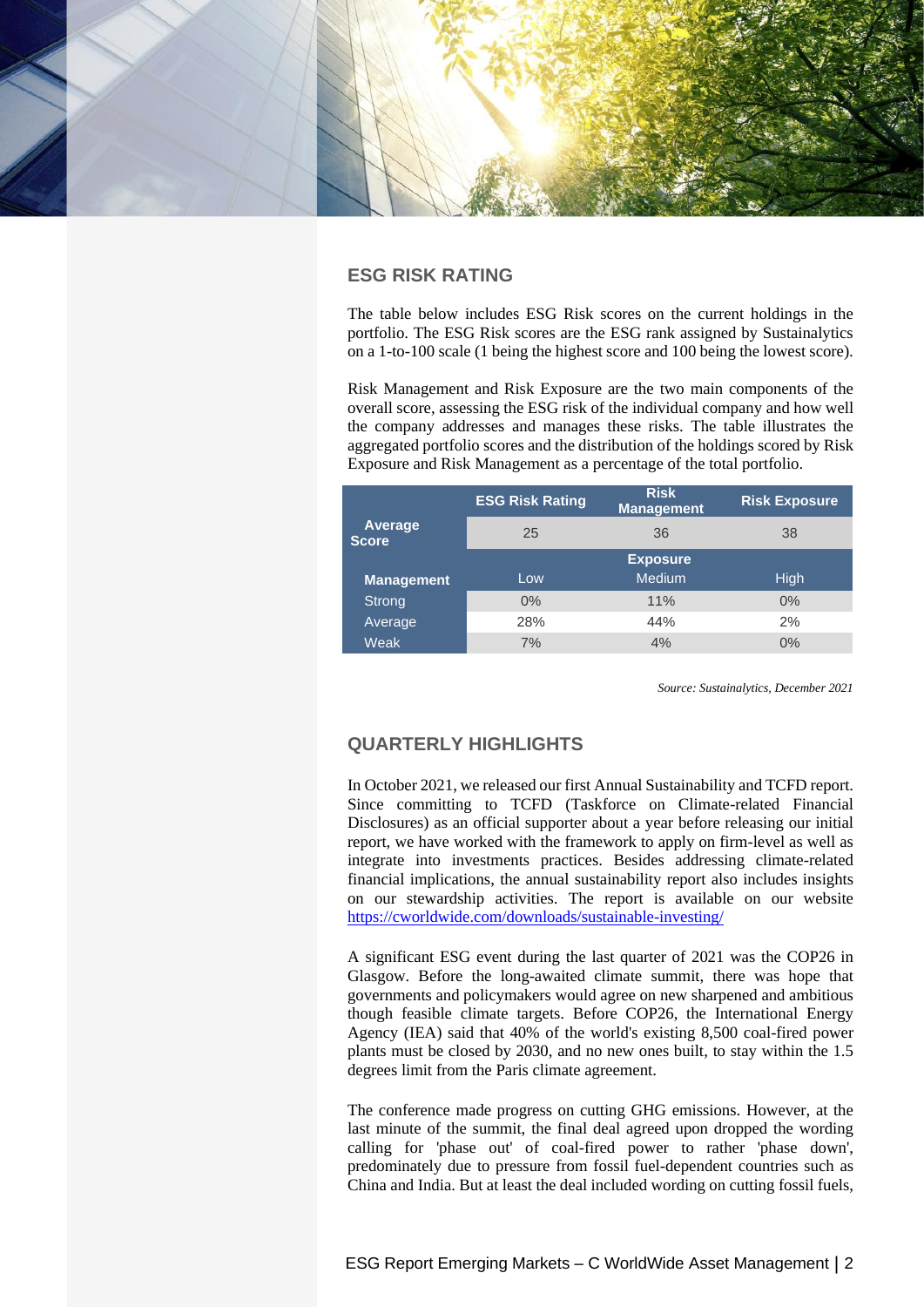

which despite being an obvious target of the climate future, has not until now been included in previous COP agreements.

Back from the COP26, the EU continues its work on the EU Taxonomy. Discussions are currently taking place on how to categorise energy sources, and in particular heavy discussions and lobbying about nuclear power – is it green and part of the solution for the energy transition or is it a classical brown fossil fuel? In a draft proposal issued on New Year's Eve, gas and nuclear energy projects could be included in the EU. Taxonomy under environmentally sustainable economic activities, allowing companies within these industries to receive funding to help the EU meet its goal of net-zero emissions by 2050. This is just one way to manage the global net-zero commitment. Corporates and asset managers continue to have to navigate in more or less developed regulation across the globe, where also the US, Hong Kong, Taiwan, Singapore, South Korea, China, and Australia, to name a few, are all working with different sustainable investment frameworks and codes.

The outcomes from COP26 and governmental regulations and frameworks will continue to affect companies and the global markets we invest in. For us specifically, climate and emission abatement plans are part of the ongoing engagements with our investee companies. As 2021 has seen an increased commitment from companies to commit to GHG emission reduction plans and targets, for 2022, we foresee that a lot more focus will be on how to actually reduce GHG emissions and on how climate focus will broaden to an environmental focus, in particular with a focus on biodiversity.

A few initiatives that we know from the recent years' strong focus on climate have been launched as nature initiatives. These include Nature Action 100 (as Climate Action 100+) and the Taskforce on Nature-related Financial Disclosures (TNFD) (as TCFD). We are still in the infancy stages, but we believe the initiatives will gain traction once the final framework has been published during 2022 and the beginning of 2023, respectively.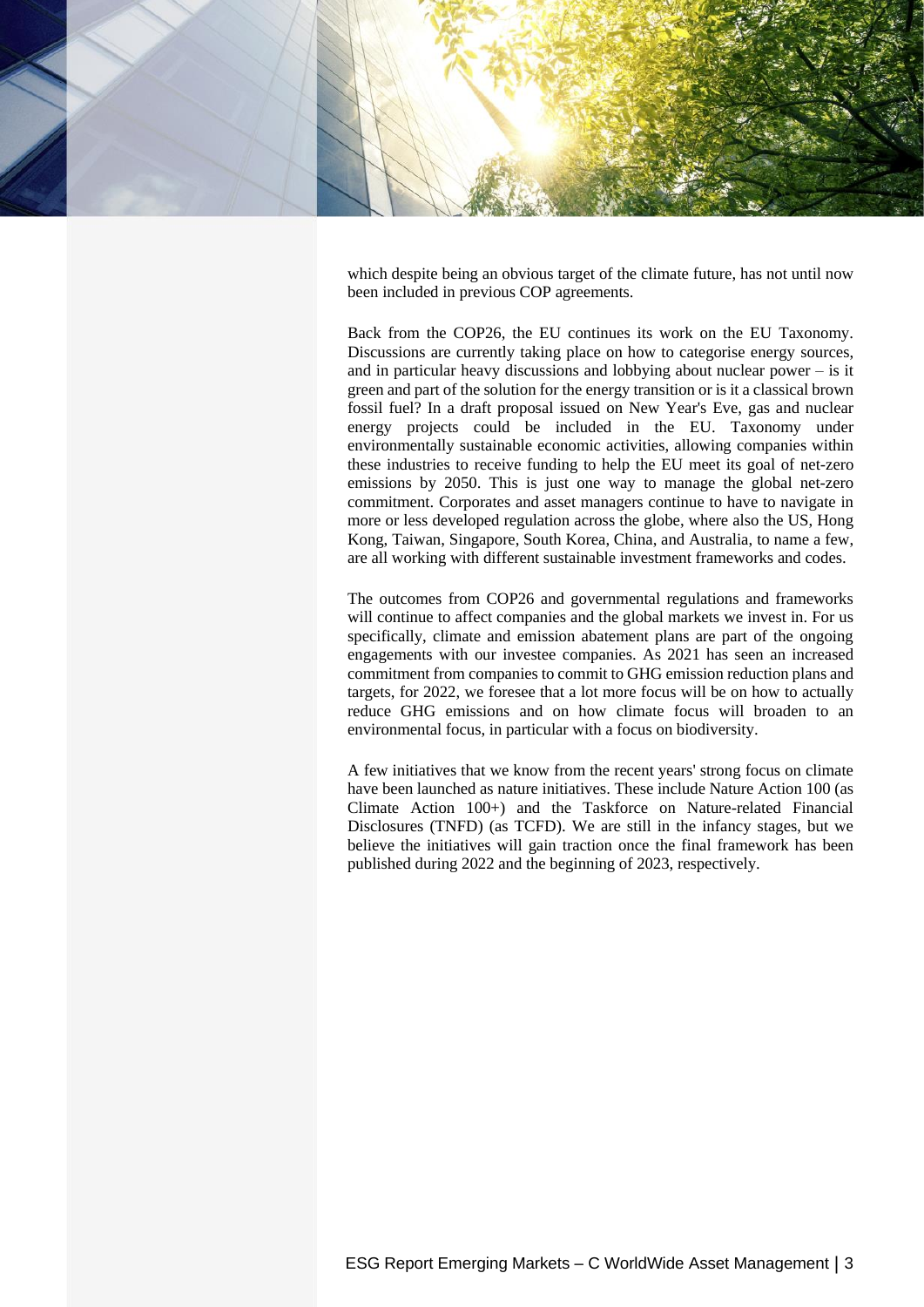

# **DIRECT ENGAGEMENT**

We participated in a few engagement calls during the quarter, namely with TCS Group and Ivanhoe Mines.

## **TCS Group**

Having issued its first sustainability report in 2020, TCS has advanced quickly in terms of its ESG journey, vigorously addressing the issues of materiality.

As a fintech, data security is paramount, and the company highlighted that it has always been acutely focused on this aspect. It has zero-tolerance regarding breaches. Furthermore, it has more than 100 people working with cybersecurity, it conducts periodical hackathons and has special security days.

Also, as a technology company, employee satisfaction and retention are very important. TCS is acutely focused on providing a tech-oriented culture, which contrasts with working environments at other banks in Russia. The company focuses on providing an innovative work environment with a "test-and-learn "culture, where employees can work in smaller groups and try out new initiatives that can potentially be scaled. TCS is recognised as a top-3 technology brand in Russia, despite it being in banking/finance.

The company highlighted that it is a signatory to the UN Principles for Responsible Banking. TCS is also very much focused on financial inclusion, underlining that the initial 20% credit bureau hit ratio amongst clients has risen to 95% today; in essence, TCS has brought many individuals into the official banking system in Russia. The company highlighted the focus on responsible banking. They provide low limits to new clients and have worked to create a financial culture in Russia, with the publication of inter alia personal finance journals.

#### **Ivanhoe Mines**

The call aimed to gather insights into Ivanhoe Mines' ESG journey and enquire about certain controversies and how these potentially have been resolved.

In the current environment, the company is focused on the safety of the employees regarding Covid-19. In particular, the company provides regular testing, and vaccination rates are at almost 90% of the total employee base. Also related to the safety of employees, there have been a couple of employee deaths at the company's operations in the past couple of years. The company highlighted that this, unfortunately, is the case in mining. However, the company mentioned that they have sought to make conditions safer as a direct response to these incidents by introducing new technology in the form of a mechanical canopy for workers in areas of falling rock.

On the social side, the nature of the relationship with the DRC government is very relevant. The company mentioned that the government is a direct stakeholder in the Kamoa-Kakula mine, and therefore has interests that are aligned with Ivanhoe. Ivanhoe is aware that historically there has been a risk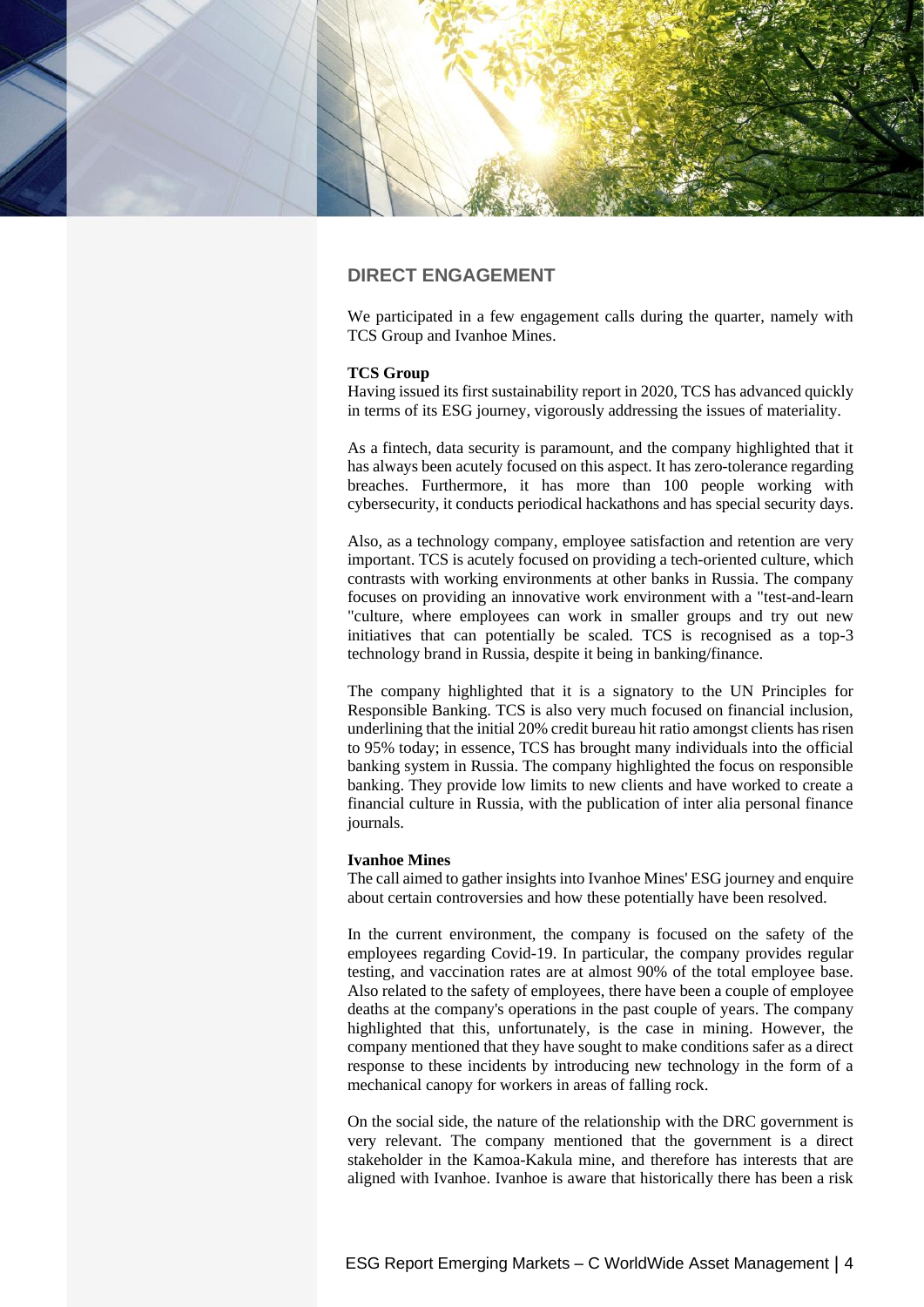

that governments pocket mining-related royalties and income instead of providing for the country's citizens. Ivanhoe is in constant dialogue with the government to focus on general improvements of citizens' livelihoods. Ivanhoe is acutely focused on the local communities surrounding its operations. In particular, at its Platreef operations in South Africa, it provides 26% employee ownership through the Black Economic Empowerment program. The company also focuses on training and development, including mining simulation facilities. Finally, the company works to ensure that there is no malnourishment in its local communities.

In terms of the environment, the company reiterated its ambition for Kamoa-Kakula to become the first net-zero mine globally. To achieve this, one piece of the puzzle is missing: the conversion of the underground fleet from dieselpowered to electricity or fuel-cell-based. Apart from this, the high grade of copper compared to other copper mines globally, as well as the abundance of hydroelectricity, result in Kamoa-Kakula being well on track to become a netzero mine.

## **COLLECTIVE ENGAGEMENT**

Through our cooperation with Sustainalytics, we are currently actively engaging with the following companies in the Emerging Markets portfolio:

## **Samsung Electronics**

#### *Bribery and Corruption*

Samsung has struggled with accusations regarding a corruption scheme with former high-level executives for several years. The reported practices could violate the UN Global Compact Principle 10 on corruption and the corresponding Guideline VII of the OECD Guidelines for Multinational Enterprises. Samsung has carried out various measures to strengthen its governance structure and compliance programme. In general, the company has been open and willing to discuss the issues related to the corruption scandal and its ethics and compliance work with Sustainalytics. The next step is to assess further Samsung based on their 2021 Sustainability Report, leading to potential recommendations and strengthening measures to ensure sustainable progress.

#### **Tencent Holdings**

#### *Involvement with Entities Violating Human Rights*

In recent years, Tencent has been linked to allegations of surveilling its users on behalf of the Chinese government and related to allegations of severe violations of freedom of expression in China and abroad. In its 2020 report, Freedom House flags China as the "worst abuser" of Internet freedoms globally. Through the engagement, Sustainalytics is engaging with the company to understand the steps Tencent is taking to protect the relevant human rights of its users, especially privacy and freedom of expression. As of December 2021, Tencent has been responsive to Sustainalytics and is willing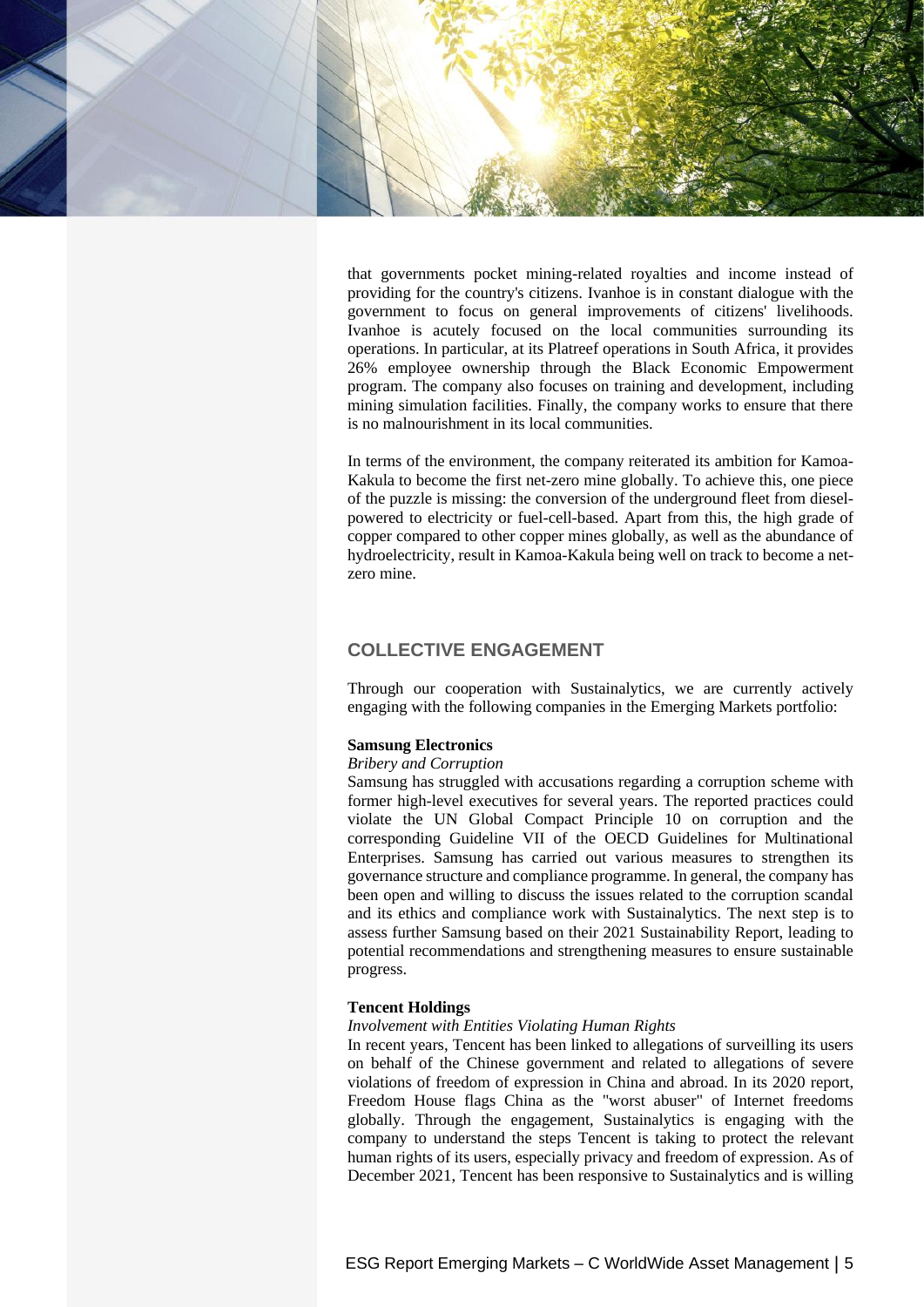

to engage. However, a conference call in December 2021 was postponed due to confusion concerning Tencent's openness to engage with Sustainalytics and its clients. Tencent's rationale for this position is not clear. Efforts to coordinate a new time are underway and will hopefully be held in January 2022.

# **NEW POSITIONS DURING Q4 2021**

## **Kajaria Ceramics**

Kajaria Ceramics is India's premier tile manufacturer. The product range includes ceramic wall and floor tiles, polished vitrified tiles, glazed vitrified tiles, sanitary ware and faucets, and tile adhesives and grout. The company operates primarily in India, with production and most sales-focused in India. The company has a medium ESG risk score where the most material ESG issues include the environmental impact of its operations and business ethics. The company is not involved in any ESG-related controversies.

## **Schaeffler India**

Schaeffler India is a listed subsidiary of its global parent company Schaeffler AG and is a leading Indian manufacturer of ball bearings and other bearings. Bearings are an essential component within the automotive sector and other industries. The company has a medium ESG risk score and strong disclosure practices. The most material ESG issues include product governance, human capital, and business ethics. The company is not involved in any significant controversies.

## **KEC International**

KEC International is a professionally managed Indian infrastructure engineering, procurement, and construction company with a dominant presence in high growth areas such as transmission towers, railway electrification and civil engineering. Roughly half of the company's business occurs in India, with the rest taking place in countries worldwide. The company has a high-risk score with Sustainalytics due to its industrial activities, subindustry exposure, and poor disclosing practices. The most material ESG issues include potential exposure to bribery and corruption, environmental and social impacts of its products and services, and human capital. However, as part of the well-respected RPG group, its corporate governance standards are visibly above the rest of the industry. Additionally, the company has not been involved in any ESG-related controversies.

#### **East Money Information**

East Money Information is a one-stop internet financial service platform. It has a strong position in the internet brokerage and mutual fund sales, with a moat driven by (i) regulation, given that it is the only internet company with an A-share trading license, and (ii) high switching costs, given the cumbersome process to switch from one platform to another. The company has a medium risk score, where the most material ESG issues include business ethics, data privacy and security and human capital. Disclosure could be more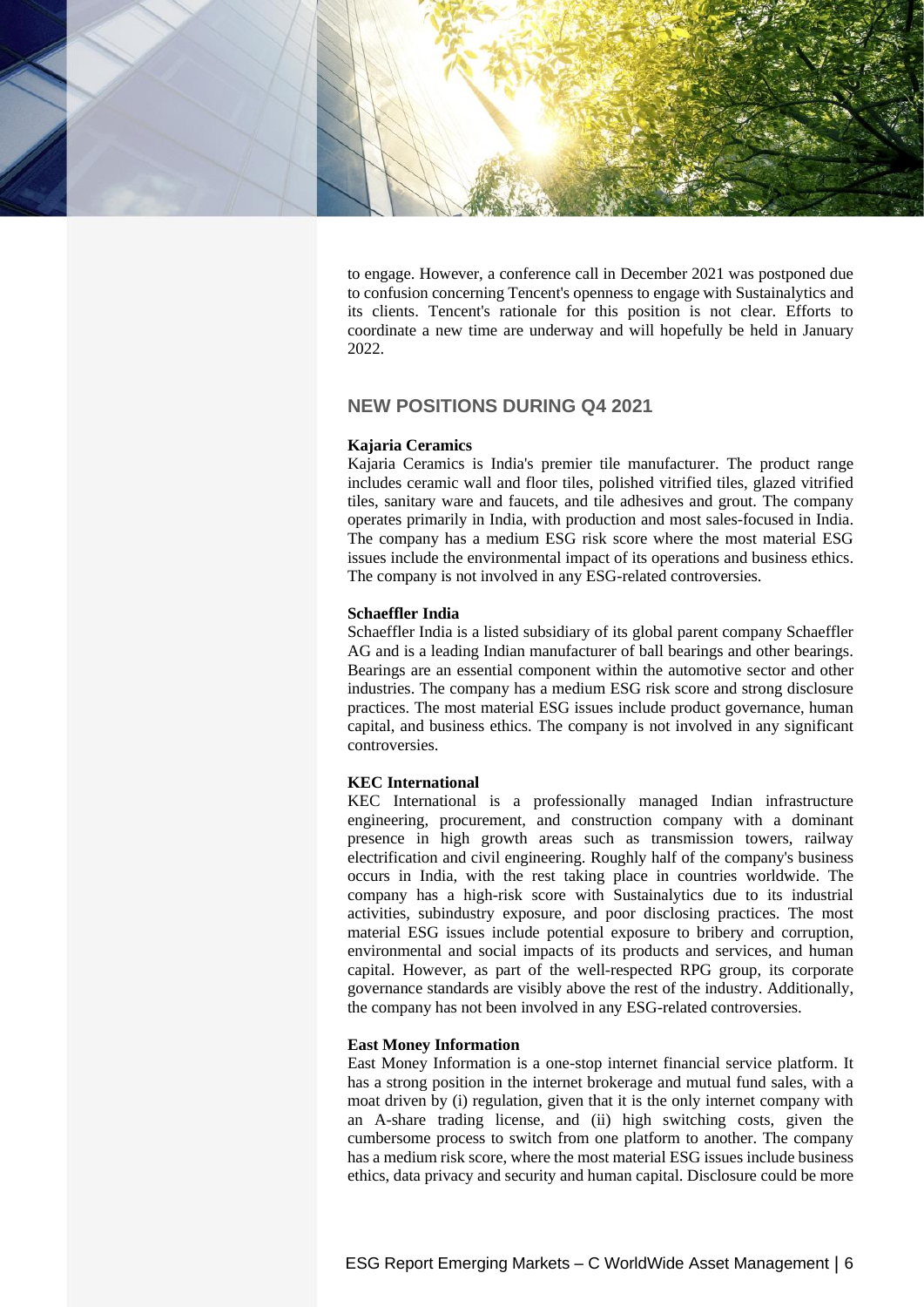

robust in particular matters within business ethics, data privacy and security. The company is not involved in any ESG-related controversies.

#### **Airtac**

Taiwanese Airtac International Group specialises in producing actuators, control components, air preparation products, and accessories, which are widely used in industrial automation, including automotive, machinery manufacturing, electronics, lighting and textile, medical equipment and food and packaging. The company currently has a high-risk score with Sustainalytics predominantly due to its weak product and service safety risks management. However, we see recent improvement with the company in commitment to sustainable development by management and reporting following the GRI standard. Product governance, human capital, and business ethics are material ESG issues. The company has not been involved in any ESG-related controversies.

#### **HeadHunter Group (HHR)**

HeadHunter Group (HHR) is Russia's dominant online recruitment platform with a 60% market share. It has a business model that enjoys strong network effects, as more applicants on the platform attract more employers and listings, which attracts more applicants. HHR is investing in adjacent business areas such as recruitment automation, employer branding, contingent labour, corporate education, and individual professional education to become a fullsuite HR solutions platform. The company has a medium ESG risk score, and one of the main ESG issues is human capital, given the nature of the business. Internally, the company is focused on healthy remuneration and a strong work environment for its software employees. The company has no significant controversies.

## **QUARTERLY VOTING STATUS**

Emerging Markets' voting activities during the fourth quarter of the year as outlined below.

## **TCS Group Holding Plc**

We voted against the proposal to authorise the issuance of shares without preemptive rights. Generally, we do not support such proposals; it exceeds 10% of the share capital, and the proposal, in this case, is above this limit.

#### **Jiangsu Hengli Hydraulic Co., Ltd.**

Jiangsy Hengli Hydraulic sought approval for the amendment of its management and working system. However, the company did not specify the details and the provisions covered under the proposed amendments, which affects our ability as shareholders to make an informed voting decision.

#### **Hua Hong Semiconductor**

We voted against the proposals to amend and refresh the share option programme. The suggested amendment would allow 50% of the relevant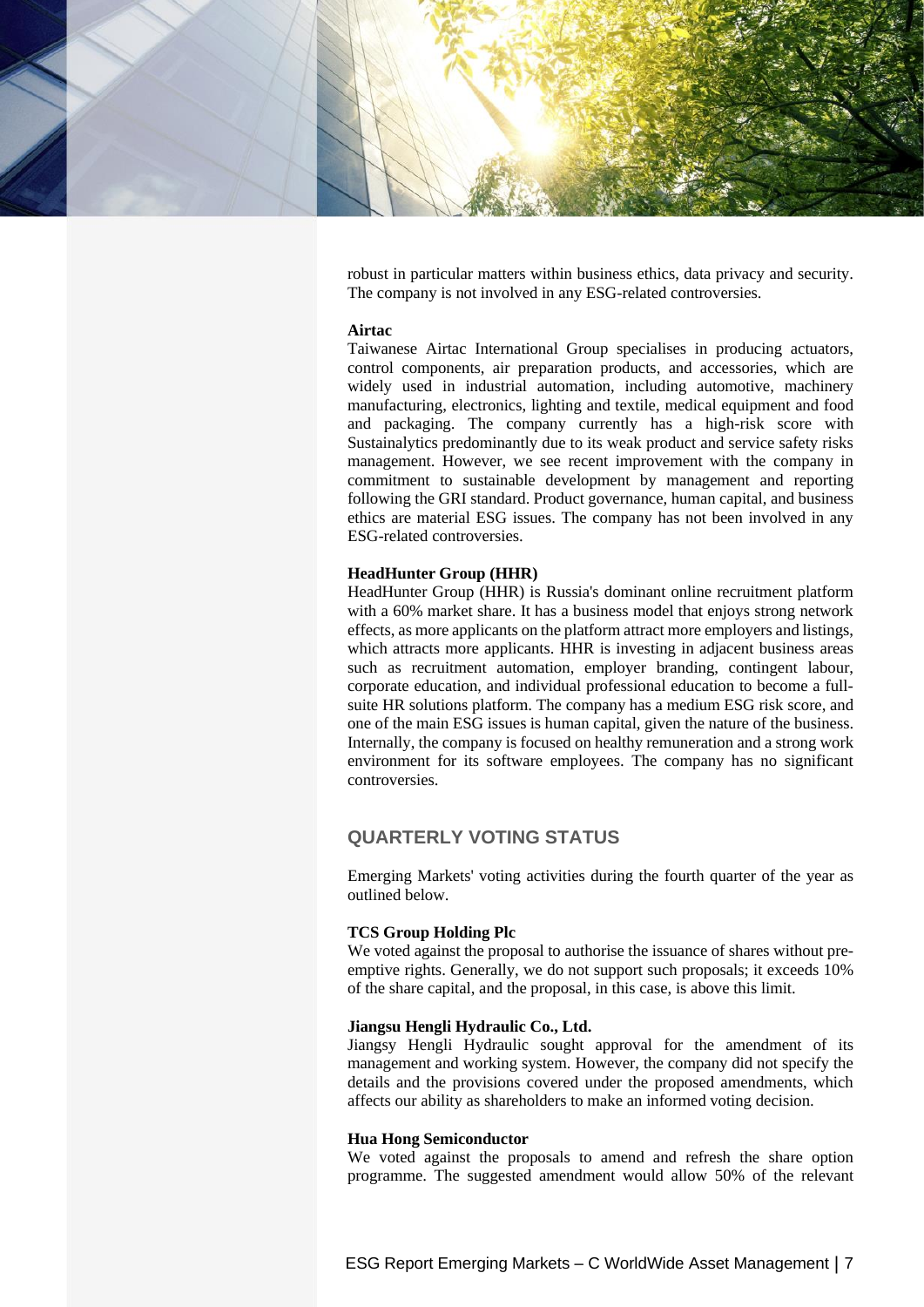

options to vest if either of the financial performance targets had been achieved, thereby easing the overall performance conditions for the 2018 Options and 2019 Options. Similarly, we voted against renewal of the limits in the option programme, as insufficient information was disclosed. The directors eligible to receive options under the scheme are involved in the administration of that same scheme.

#### **Geely Automobile**

We voted against the proposal to renew the Volvo Finance Cooperation Agreements as such agreements would expose Geely to unnecessary capital risks.

#### **Sungrow Power Supply**

We voted against the proposal to approve a capital injection in the controlled subsidiary, the implementation of an Equity Incentive Plan, and Related Party Transaction. The terms in the proposals were not considered in the best interest of shareholders, primarily because the company failed to include positive features, such as challenging performance criteria and meaningful vesting conditions to mitigate concerns over discount on the injection price for the participants in the equity incentive plan.

| Company                            | Type                                 | Date      | Proponent               | Proposal<br>number | <b>Proposal text</b>                                                                                                                           | <b>Voting policy</b><br>recommendation | Vote    | Vote against<br>instruction management |
|------------------------------------|--------------------------------------|-----------|-------------------------|--------------------|------------------------------------------------------------------------------------------------------------------------------------------------|----------------------------------------|---------|----------------------------------------|
| <b>TCS Group Holding PIc</b>       | Annual                               |           | 19-nov-21 Management 13 |                    | Eliminate Pre-emptive Rights                                                                                                                   | Against                                | Against | <b>Yes</b>                             |
| Jiangsu Hengli Hydraulic Co., Ltd. | Special                              | 22-nov-21 | Management 1            |                    | Amend Management System of Raised Funds                                                                                                        | Against                                | Against | Yes                                    |
| Jiangsu Hengli Hydraulic Co., Ltd. | Special                              | 22-nov-21 | Management <sub>2</sub> |                    | Amend Management System for Providing External Investments                                                                                     | Against                                | Against | <b>Yes</b>                             |
| Jiangsu Hengli Hydraulic Co., Ltd. | Special                              | 22-nov-21 | Management <sub>3</sub> |                    | Amend Management System for Providing External Guarantees                                                                                      | Against                                | Against | Yes                                    |
| Jiangsu Hengli Hydraulic Co., Ltd. | Special                              | 22-nov-21 | Management 4            |                    | Amend Working System for Independent Directors                                                                                                 | Against                                | Against | <b>Yes</b>                             |
| Hua Hong Semiconductor Limited     | Extraordinary<br><b>Shareholders</b> | 26-nov-21 | Management              |                    | Approve Amendments to the Terms of the 2018 Options and the 2019<br>Options Under the Share Option Scheme                                      | Against                                | Against | Yes                                    |
| Hua Hong Semiconductor Limited     | Extraordinary<br><b>Shareholders</b> | 26-nov-21 | Management <sub>2</sub> |                    | Approve Refreshment of the Limit on the Grant of Options Under the Share<br><b>Option Scheme</b>                                               | Against                                | Against | <b>Yes</b>                             |
| Geely Automobile Holdings Limited  | Extraordinary<br><b>Shareholders</b> | 06-dec-21 | Management 3            |                    | Approve Renewal of Volvo Finance Cooperation Agreements, Volvo Annual<br>Caps (Wholesale), Volvo Annual Caps (Retail) and Related Transactions | Against                                | Against | <b>Yes</b>                             |
| Sungrow Power Supply Co., Ltd.     | Special                              | 20-dec-21 | Management 1            |                    | Approve Capital Injection in Controlled Subsidiary, Implementation of Equity<br>Incentive Plan and Related Party Transaction                   | Against                                | Against | <b>Yes</b>                             |

A complete list of all votes cast during the quarter is available upon request.